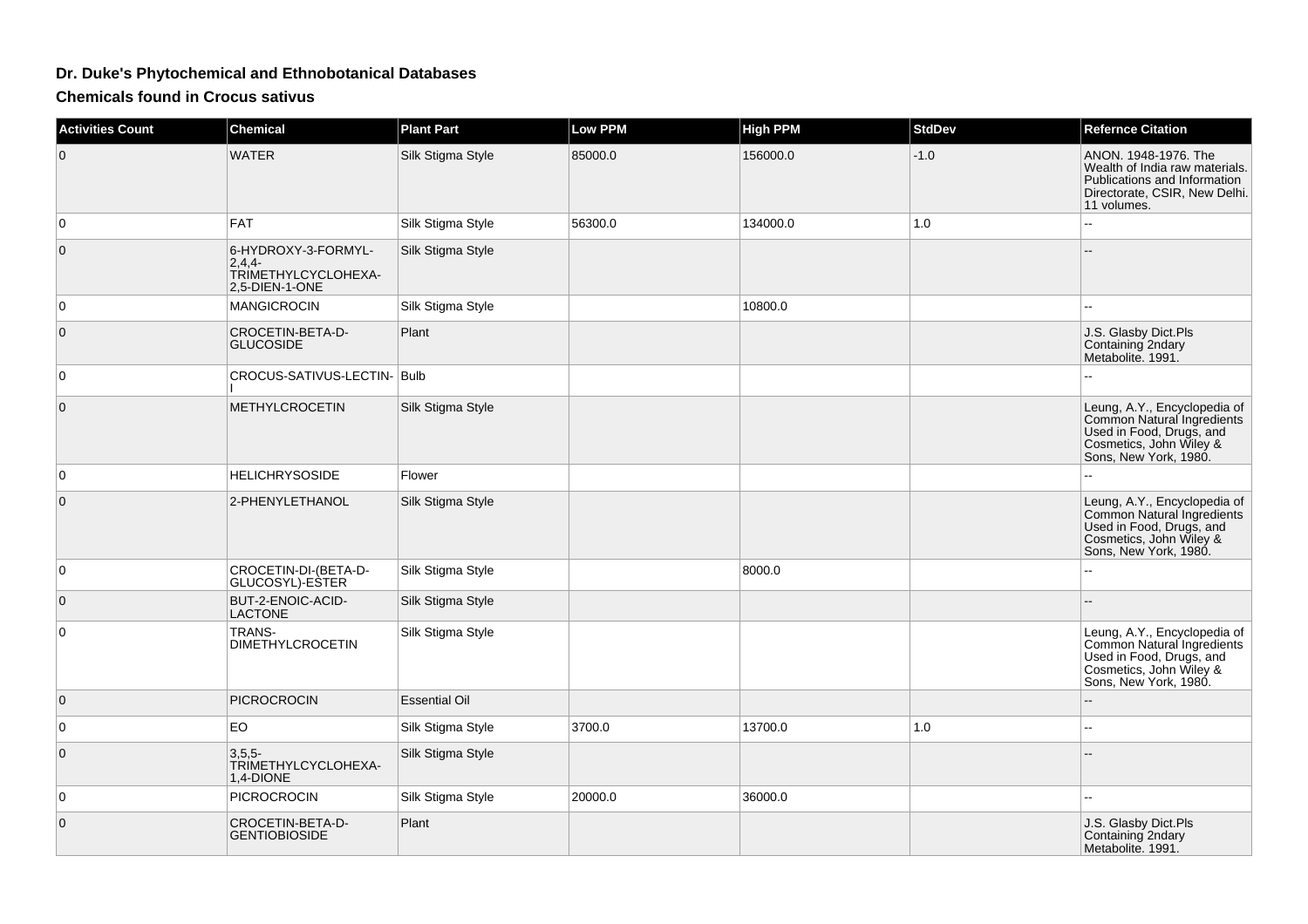| <b>Activities Count</b> | Chemical                                                                                  | <b>Plant Part</b>     | Low PPM | <b>High PPM</b> | <b>StdDev</b> | <b>Refernce Citation</b>                                                                                                                                                                |
|-------------------------|-------------------------------------------------------------------------------------------|-----------------------|---------|-----------------|---------------|-----------------------------------------------------------------------------------------------------------------------------------------------------------------------------------------|
| 0                       | <b>CROCUS-SATIVUS-</b><br><b>GLUCOSIDE</b>                                                | Pollen Or Spore       |         |                 |               |                                                                                                                                                                                         |
| $\overline{0}$          | 2-BUTENOIC-ACID-<br><b>LACTONE</b>                                                        | Silk Stigma Style     |         |                 |               | Leung, A.Y., Encyclopedia of<br>Common Natural Ingredients<br>Used in Food, Drugs, and<br>Cosmetics, John Wiley &<br>Sons, New York, 1980.                                              |
| 0                       | CROCETIN-DI-<br>(2,3,4,8,9,10,12-HEPTA-O-<br><b>ACETYL-BETA-D-</b><br>GENTIOBIOSYL)-ESTER | Silk Stigma Style     |         |                 |               |                                                                                                                                                                                         |
| $\overline{0}$          | <b>BORNEOL-ACETATE</b>                                                                    | Silk Stigma Style     |         |                 |               |                                                                                                                                                                                         |
| $\mathbf 0$             | PICROCROCIN                                                                               | <b>Tissue Culture</b> |         |                 |               |                                                                                                                                                                                         |
| $\mathbf 0$             | $3,5,5$ -<br>TRIMETHYLCYCLOHEXA-<br>1.4-DION-2-ENE                                        | Silk Stigma Style     |         |                 |               |                                                                                                                                                                                         |
| 0                       | <b>PHYTOFLUENE</b>                                                                        | Silk Stigma Style     |         |                 |               |                                                                                                                                                                                         |
| $\overline{0}$          | <b>TRANS-CROCIN</b>                                                                       | Silk Stigma Style     |         |                 |               | --                                                                                                                                                                                      |
| $\pmb{0}$               | CROCETIN-DI-(2,3,4,6-<br>TETRA-O-ACETYL-BETA-D-<br>GLUCOSYL)-ESTER                        | Silk Stigma Style     |         |                 |               |                                                                                                                                                                                         |
| $\overline{0}$          | <b>TETRAHYDROLYCOPENE</b>                                                                 | Silk Stigma Style     |         |                 |               |                                                                                                                                                                                         |
| $\mathbf 0$             | <b>PICROCROCIN</b>                                                                        | Flower                |         |                 |               |                                                                                                                                                                                         |
| $\overline{0}$          | <b>CROCOSE</b>                                                                            | Silk Stigma Style     |         |                 |               | Watt, J.M. and Breyer-<br>Brandwijk, M.G. 1962. The<br>Medicinal and Poisonous<br>Plants of Southern and<br>Eastern Africa. E. & S.<br>Livingstone, Ltd. Edinburg &<br>London. 1457 pp. |
| 0                       | 2-HYDROXY-3,5,5-<br>TRIMETHYLCYCLOHEXA-<br>1,4-DION-2-ENE                                 | Silk Stigma Style     |         |                 |               |                                                                                                                                                                                         |
| $\overline{0}$          | <b>PHYTOENE</b>                                                                           | Silk Stigma Style     |         |                 |               |                                                                                                                                                                                         |
| 0                       | <b>LINOLENIC-ACID</b>                                                                     | Silk Stigma Style     |         |                 |               | --                                                                                                                                                                                      |
| $\overline{0}$          | <b>CIS-CROCIN</b>                                                                         | Silk Stigma Style     |         |                 |               | $\overline{a}$                                                                                                                                                                          |
| 0                       | CROCETIN-(BETA-D-<br>GENTIOBIOSYL)-(BETA-D-<br>GLUCOSYL)-ESTÈR                            | Silk Stigma Style     |         | 61000.0         |               |                                                                                                                                                                                         |
| $\overline{0}$          | CROCIN-4                                                                                  | Silk Stigma Style     |         |                 |               |                                                                                                                                                                                         |
| 0                       | 4-HYDROXY-2,6,6-<br>TRIMETHYL-CYCLOHEX-1-<br>ENE-CARBOXALDEHYDE                           | Silk Stigma Style     |         |                 |               | $\overline{a}$                                                                                                                                                                          |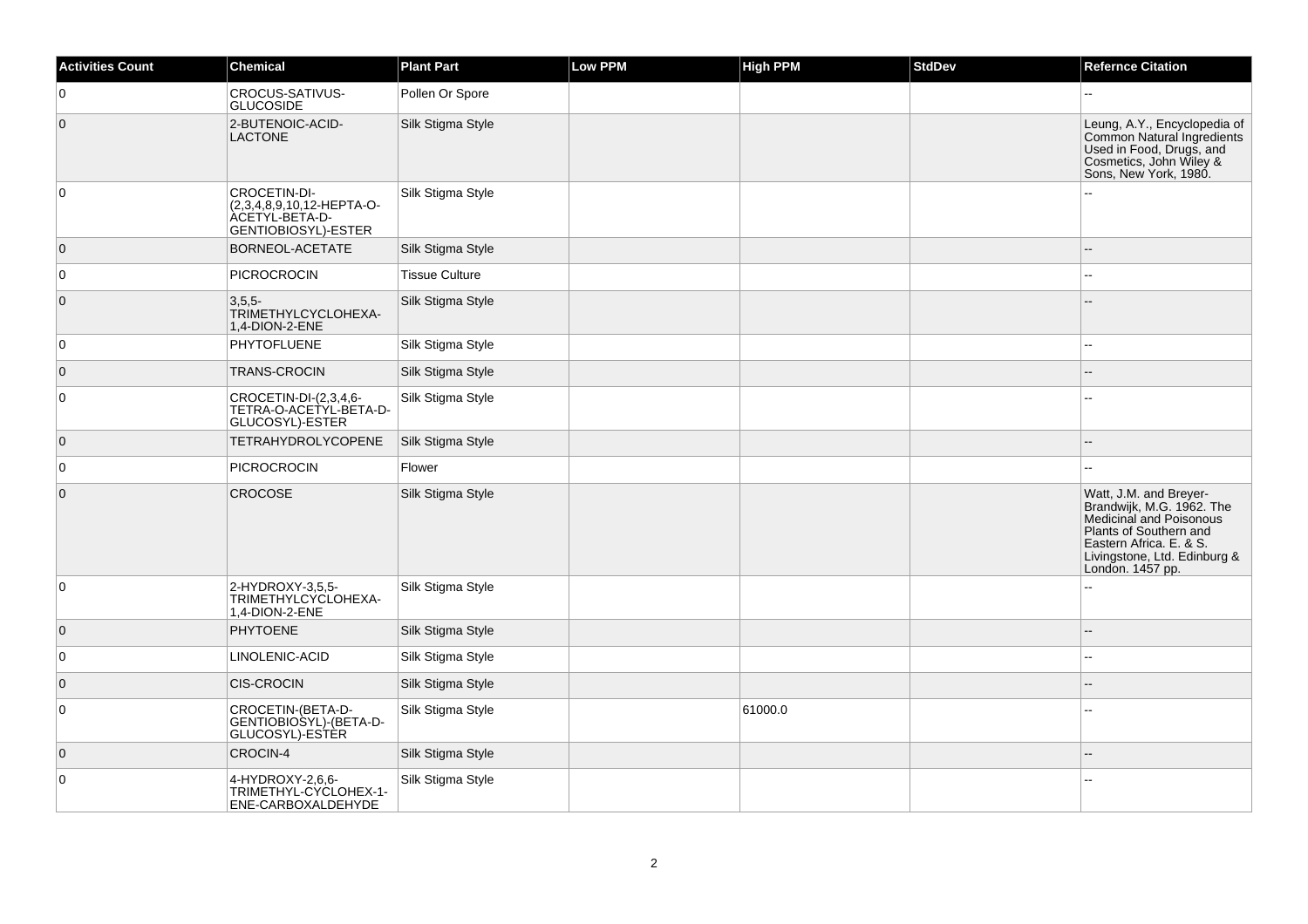| <b>Activities Count</b> | Chemical                                                                                                                     | <b>Plant Part</b>     | <b>Low PPM</b> | <b>High PPM</b> | <b>StdDev</b> | <b>Refernce Citation</b>                                                                                                                   |
|-------------------------|------------------------------------------------------------------------------------------------------------------------------|-----------------------|----------------|-----------------|---------------|--------------------------------------------------------------------------------------------------------------------------------------------|
| $\overline{0}$          | CIS-DIMETHYLCROCETIN                                                                                                         | Silk Stigma Style     |                |                 |               | Leung, A.Y., Encyclopedia of<br>Common Natural Ingredients<br>Used in Food, Drugs, and<br>Cosmetics, John Wiley &<br>Sons, New York, 1980. |
| $\mathbf 0$             | ALPHA-CROCIN                                                                                                                 | Silk Stigma Style     |                |                 |               |                                                                                                                                            |
| $\mathbf{0}$            | CROCETIN-(2,3,4,8,9,10,12-<br>HEPTA-O-ACETYL-BETA-D-<br>GENTIOBIOSYL)-(2,3,4,6-<br>TETRA-O-ACETYL-BETA-D-<br>GLUCOSYL)-ESTER | Silk Stigma Style     |                |                 |               |                                                                                                                                            |
| 0                       | TRANS-ZEAXANTHIN                                                                                                             | Silk Stigma Style     |                |                 |               | $=$                                                                                                                                        |
| $\overline{0}$          | 2-PHENETHANOL                                                                                                                | Silk Stigma Style     |                |                 |               |                                                                                                                                            |
| 0                       | CROCIN-3                                                                                                                     | Silk Stigma Style     |                |                 |               | --                                                                                                                                         |
| $\overline{0}$          | DIMETHYL-CROCETIN                                                                                                            | Silk Stigma Style     |                |                 |               |                                                                                                                                            |
| 0                       | LINALOOL-ACETATE                                                                                                             | Silk Stigma Style     |                |                 |               |                                                                                                                                            |
| $\mathbf 0$             | <b>CINEOLE</b>                                                                                                               | Silk Stigma Style     |                |                 |               | Leung, A.Y., Encyclopedia of<br>Common Natural Ingredients<br>Used in Food, Drugs, and<br>Cosmetics, John Wiley &<br>Sons, New York, 1980. |
| 0                       | 13-CIS-CROCIN                                                                                                                | Silk Stigma Style     |                | 400.0           |               | 44                                                                                                                                         |
| $\mathbf 0$             | <b>GAMMA-CROCETIN</b>                                                                                                        | Silk Stigma Style     |                |                 |               |                                                                                                                                            |
| 0                       | CIS-ZEAXANTHIN                                                                                                               | Silk Stigma Style     |                |                 |               | --                                                                                                                                         |
| $\overline{0}$          | 3,8-DIHYDROXY-1-<br>METHYLANTHRAQUINONE-<br>2-CARBOXYLIC-ACID                                                                | <b>Tissue Culture</b> |                | 40.0            |               |                                                                                                                                            |
| $\mathbf 0$             | <b>ISOPHORONE</b>                                                                                                            | Silk Stigma Style     |                |                 |               |                                                                                                                                            |
| $\overline{0}$          | SAFRANAL                                                                                                                     | Silk Stigma Style     |                | 405000.0        |               |                                                                                                                                            |
| $\mathbf 0$             | OLEANOLIC-ACID-<br><b>GLYCOSIDE</b>                                                                                          | <b>Bulb</b>           |                |                 |               | ۵.                                                                                                                                         |
| $\overline{0}$          | CROCIN-2                                                                                                                     | Silk Stigma Style     |                |                 |               |                                                                                                                                            |
| $\mathsf 0$             | <b>CROCUS-SATIVUS-</b><br>STEROID-SAPONIN                                                                                    | <b>Bulb</b>           |                |                 |               | ۵.                                                                                                                                         |
| $\mathbf{0}$            | BETA-CROCETIN                                                                                                                | Silk Stigma Style     |                | 300.0           |               |                                                                                                                                            |
| $\mathbf 0$             | OXYSAFRANAL                                                                                                                  | Silk Stigma Style     |                |                 |               | Leung, A.Y., Encyclopedia of<br>Common Natural Ingredients<br>Used in Food, Drugs, and<br>Cosmetics, John Wiley &<br>Sons, New York, 1980. |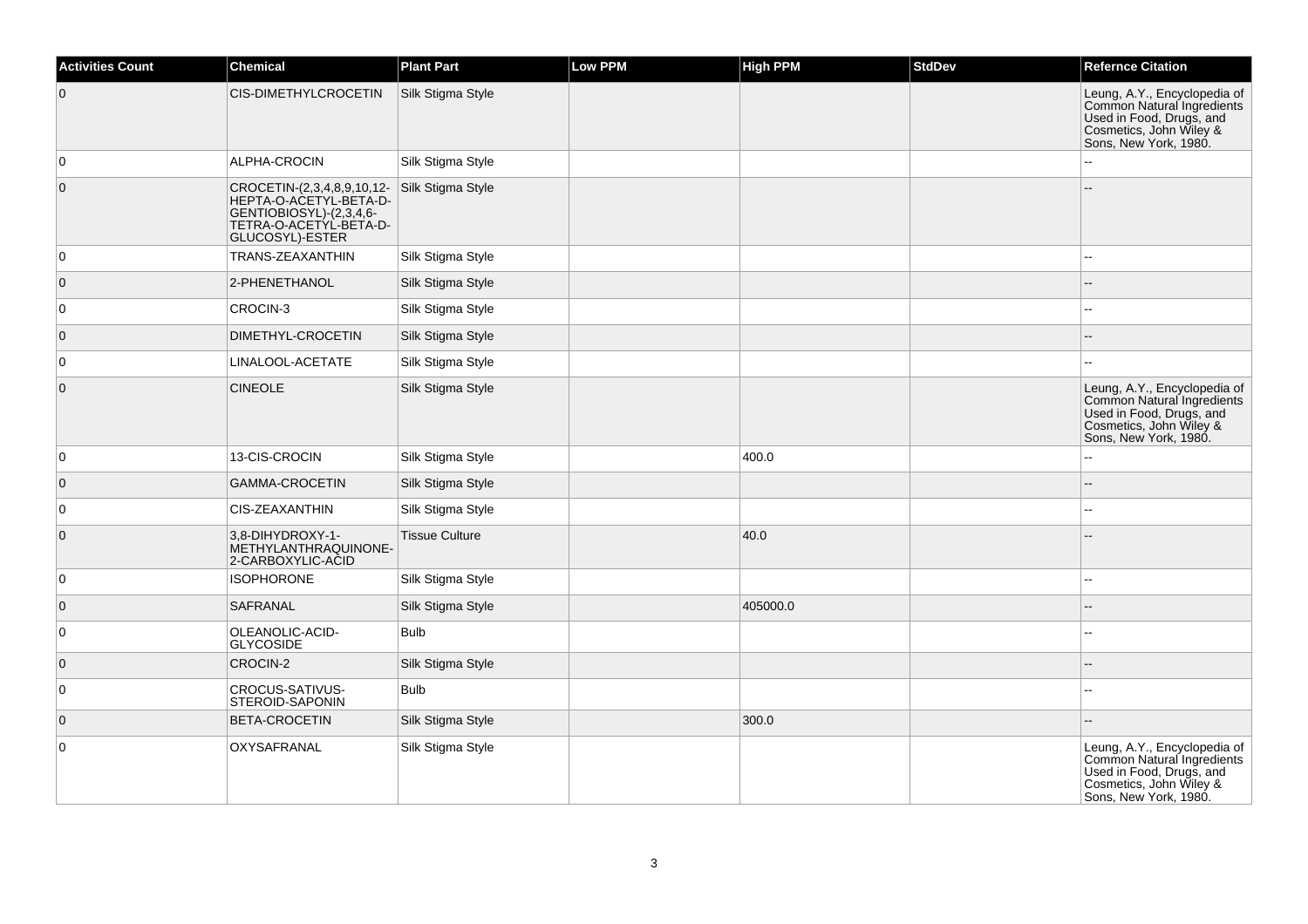| <b>Activities Count</b> | <b>Chemical</b>                                                                             | <b>Plant Part</b>    | Low PPM  | <b>High PPM</b> | <b>StdDev</b> | <b>Refernce Citation</b>                                                                                                               |
|-------------------------|---------------------------------------------------------------------------------------------|----------------------|----------|-----------------|---------------|----------------------------------------------------------------------------------------------------------------------------------------|
| $\overline{0}$          | <b>CARBOHYDRATES</b>                                                                        | Silk Stigma Style    | 436400.0 | 573000.0        | $-1.0$        | $-$                                                                                                                                    |
| 0                       | VITAMIN-B-2                                                                                 | Silk Stigma Style    | 56.4     | 136.0           |               |                                                                                                                                        |
| $\overline{0}$          | <b>SATIVOL</b>                                                                              | <b>Essential Oil</b> |          |                 |               |                                                                                                                                        |
| $\overline{0}$          | <b>HENTRIACONTANE</b>                                                                       | Silk Stigma Style    |          |                 |               | ANON. 1948-1976. The<br>Wealth of India raw materials.<br>Publications and Information<br>Directorate, CSIR, New Delhi.<br>11 volumes. |
| $\overline{0}$          | CROCIN-1                                                                                    | Silk Stigma Style    |          | 20000.0         |               | ż.                                                                                                                                     |
| $\overline{0}$          | CROCUS-SATIVUS-<br>OLEANOLIC-ACID-<br><b>SAPONIN</b>                                        | <b>Bulb</b>          |          |                 |               |                                                                                                                                        |
| $\overline{0}$          | KAEMPFEROL-3-O-BETA-D- Petiole<br><b>SOPHOROSIDE</b>                                        |                      |          |                 |               |                                                                                                                                        |
| 0                       | ALPHA-CROCETIN                                                                              | Flower               |          |                 |               | н.                                                                                                                                     |
| $\overline{0}$          | <b>GENTIOBIOSE</b>                                                                          | Silk Stigma Style    |          |                 |               |                                                                                                                                        |
| 0                       | NONAN-1-OL                                                                                  | Silk Stigma Style    |          |                 |               |                                                                                                                                        |
| $\overline{0}$          | CROCUS-SATIVUS-LECTIN- Bulb<br>IV                                                           |                      |          |                 |               |                                                                                                                                        |
| $\overline{0}$          | <b>NITROGEN</b>                                                                             | Silk Stigma Style    | 22200.0  | 24300.0         |               | ANON. 1948-1976. The<br>Wealth of India raw materials.<br>Publications and Information<br>Directorate, CSIR, New Delhi.<br>11 volumes. |
| $\overline{0}$          | KAEMPFEROL-3-O-BETA-D- Flower<br>GLUCOPYRANOSYL-(1,2)-<br>BETA-D-<br><b>GLUCOPYRANOSIDE</b> |                      |          |                 |               |                                                                                                                                        |
| $\overline{0}$          | ASH                                                                                         | Silk Stigma Style    | 42700.0  | 133000.0        | $1.0$         | ANON. 1948-1976. The<br>Wealth of India raw materials.<br>Publications and Information<br>Directorate, CSIR, New Delhi.<br>11 volumes. |
| $\overline{0}$          | <b>BETA-CITRONELLOL</b>                                                                     | Silk Stigma Style    |          |                 |               |                                                                                                                                        |
| $\overline{0}$          | <b>PROLINE</b>                                                                              | <b>Bulb</b>          |          |                 |               |                                                                                                                                        |
| $\overline{0}$          | <b>PROTOCROCIN</b>                                                                          | Silk Stigma Style    |          |                 |               |                                                                                                                                        |
| $\overline{0}$          | CROCETIN-DI-BETA-<br><b>GLUCOSIDE</b>                                                       | Plant                |          |                 |               | J.S. Glasby Dict.Pls<br>Containing 2ndary<br>Metabolite. 1991.                                                                         |
| $\overline{0}$          | CROCUS-SATIVUS-LECTIN-Bulb<br>III                                                           |                      |          |                 |               |                                                                                                                                        |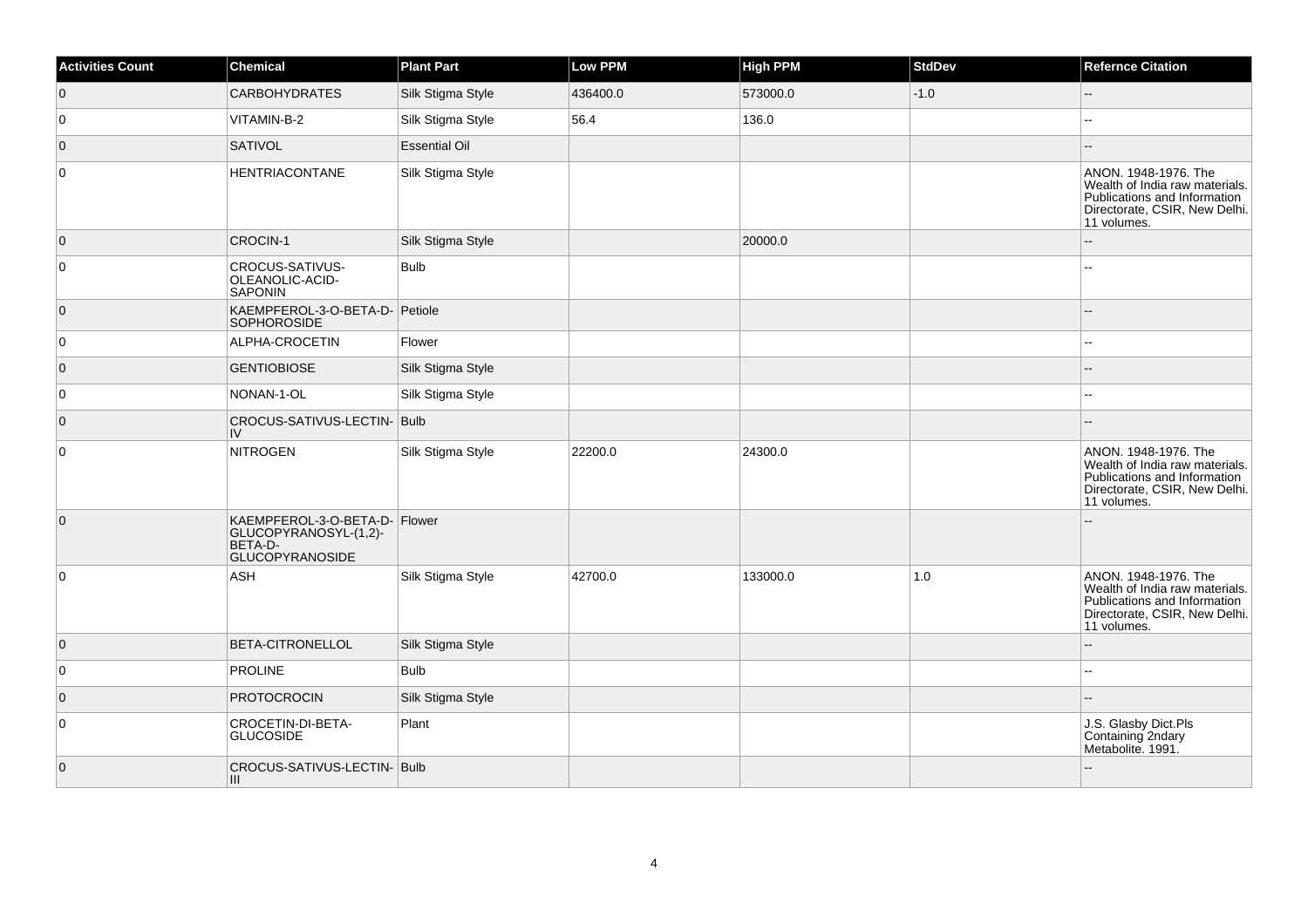| <b>Activities Count</b> | <b>Chemical</b>                                                                                      | <b>Plant Part</b> | Low PPM  | <b>High PPM</b> | <b>StdDev</b> | <b>Refernce Citation</b>                                                                                                                   |
|-------------------------|------------------------------------------------------------------------------------------------------|-------------------|----------|-----------------|---------------|--------------------------------------------------------------------------------------------------------------------------------------------|
| 0                       | <b>TRICYCLENE</b>                                                                                    | Silk Stigma Style |          |                 |               | $\sim$                                                                                                                                     |
| $\overline{0}$          | KAEMPFEROL-3-O-BETA-D- Flower<br>GLUCOPYRANOSYL-(1,2)-<br>BETA-D-6-ACETYL-<br><b>GLUCOPYRANOSIDE</b> |                   |          |                 |               |                                                                                                                                            |
| $\overline{0}$          | ALPHA-CROCETIN                                                                                       | Silk Stigma Style |          | 17500.0         |               |                                                                                                                                            |
| $\overline{0}$          | CROCETIN-MONO-(BETA-<br>D-GLUCOSYL)-ESTÈR                                                            | Silk Stigma Style |          |                 |               |                                                                                                                                            |
| $\overline{0}$          | 4-HYDROXY-3,5,5-<br>TRIMETHYLCYCLOHEXAN-<br>1-ON-2-ENE                                               | Silk Stigma Style |          |                 |               |                                                                                                                                            |
| $\overline{0}$          | <b>PROTEIN</b>                                                                                       | Silk Stigma Style | 125700.0 | 135800.0        | 1.0           | Bisset, N.G., ed. 1994.<br>Herbal Drugs and<br>Phytopharmaceuticals. CRC<br>Press. Boca Raton, FL. 566<br>pp.                              |
| 0                       | CROCETIN-BETA-D-<br>GLUCOSIDE-D-<br><b>GENTIOBIOSIDE</b>                                             | Plant             |          |                 |               | J.S. Glasby Dict.Pls<br>Containing 2ndary<br>Metabolite. 1991.                                                                             |
| $\overline{0}$          | CROCUS-SATIVUS-LECTIN- Bulb<br>Ш.                                                                    |                   |          |                 |               |                                                                                                                                            |
| $\overline{0}$          | 3,5,5-TRIMETHYL-4-<br>HYDROXY-1-<br>CYCLOHEXANONE-2-ENE                                              | Silk Stigma Style |          |                 |               | Leung, A.Y., Encyclopedia of<br>Common Natural Ingredients<br>Used in Food, Drugs, and<br>Cosmetics, John Wiley &<br>Sons, New York, 1980. |
| $\overline{0}$          | CROCETIN-MONO-(BETA-<br>D-GENTIOBIOSYL)-ESTER                                                        | Silk Stigma Style |          |                 |               |                                                                                                                                            |
| $\overline{0}$          | CAR-3-ENE                                                                                            | Silk Stigma Style |          |                 |               | $-$                                                                                                                                        |
| $\overline{0}$          | ALPHA-THUJENE                                                                                        | Silk Stigma Style |          |                 |               |                                                                                                                                            |
| $\overline{1}$          | <b>SERINE</b>                                                                                        | <b>Bulb</b>       |          |                 |               |                                                                                                                                            |
| $\vert$ 1               | NAPHTHALENE                                                                                          | Silk Stigma Style |          |                 |               |                                                                                                                                            |
| $\overline{2}$          | <b>LEUCINE</b>                                                                                       | <b>Bulb</b>       |          |                 |               |                                                                                                                                            |
| $\vert$ 2               | <b>CYSTINE</b>                                                                                       | <b>Bulb</b>       |          |                 |               | $\sim$                                                                                                                                     |
| $\overline{c}$          | GAMMA-CAROTENE                                                                                       | Silk Stigma Style |          |                 |               |                                                                                                                                            |
| $\vert$ 2               | <b>BETA-MYRCENE</b>                                                                                  | Silk Stigma Style |          |                 |               |                                                                                                                                            |
| 3                       | ASPARTIC-ACID                                                                                        | <b>Bulb</b>       |          |                 |               |                                                                                                                                            |
| 3                       | <b>PETUNIDIN</b>                                                                                     | Flower            |          |                 |               | Abstract (See species file)                                                                                                                |
| 3                       | METHYL-NONYL-KETONE                                                                                  | Silk Stigma Style |          |                 |               |                                                                                                                                            |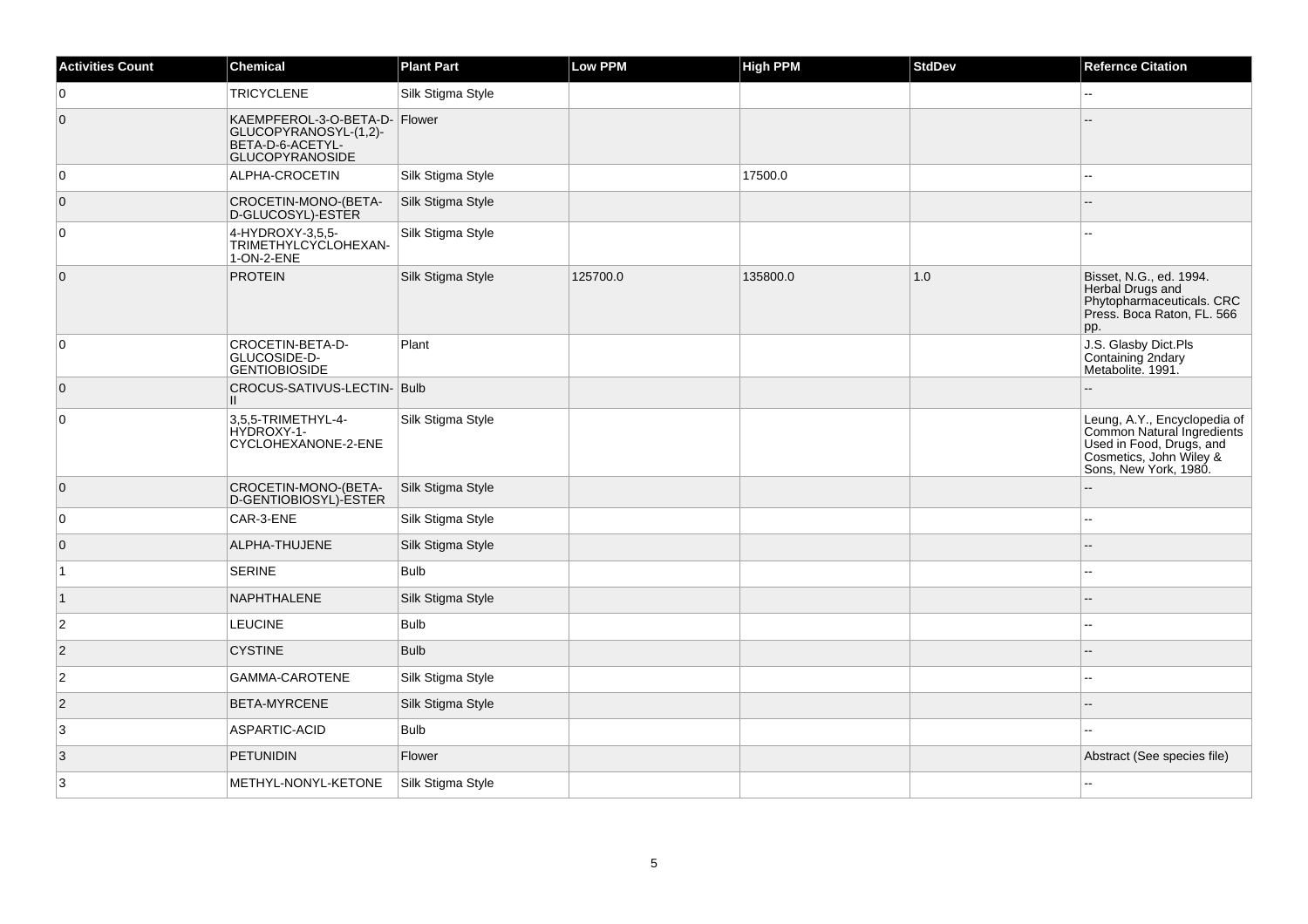| <b>Activities Count</b> | <b>Chemical</b>    | <b>Plant Part</b>     | Low PPM  | <b>High PPM</b> | <b>StdDev</b> | <b>Refernce Citation</b>                                                                                                                   |
|-------------------------|--------------------|-----------------------|----------|-----------------|---------------|--------------------------------------------------------------------------------------------------------------------------------------------|
| $\vert 3 \vert$         | <b>ALANINE</b>     | <b>Bulb</b>           |          |                 |               | ш,                                                                                                                                         |
| 3                       | VALINE             | <b>Bulb</b>           |          |                 |               |                                                                                                                                            |
| $\overline{3}$          | <b>XANTHOPHYLL</b> | Silk Stigma Style     |          |                 |               | ANON. 1948-1976. The<br>Wealth of India raw materials.<br>Publications and Information<br>Directorate, CSIR, New Delhi.<br>11 volumes.     |
| 4                       | <b>THREONINE</b>   | <b>Bulb</b>           |          |                 |               |                                                                                                                                            |
| $\vert$ 4               | <b>LYSINE</b>      | <b>Bulb</b>           |          |                 |               | --                                                                                                                                         |
| $\vert$ 4               | CROCIN             | <b>Tissue Culture</b> |          |                 |               | --                                                                                                                                         |
| $\vert 4 \vert$         | <b>CROCIN</b>      | Flower                |          |                 |               |                                                                                                                                            |
| $\vert$ 4               | CROCIN             | Plant                 |          |                 |               | --                                                                                                                                         |
| $\vert 4 \vert$         | <b>CROCIN</b>      | Silk Stigma Style     | 6500.0   | 145000.0        |               |                                                                                                                                            |
| $\overline{5}$          | BETA-PHENYLETHANOL | Silk Stigma Style     |          |                 |               | --                                                                                                                                         |
| 5                       | STARCH             | Silk Stigma Style     | 119900.0 | 130300.0        |               | Leung, A.Y., Encyclopedia of<br>Common Natural Ingredients<br>Used in Food, Drugs, and<br>Cosmetics, John Wiley &<br>Sons, New York, 1980. |
| 5                       | <b>SABINENE</b>    | Silk Stigma Style     |          |                 |               | $-1$                                                                                                                                       |
| 5                       | <b>ZEAXANTHIN</b>  | Silk Stigma Style     |          |                 |               |                                                                                                                                            |
| 6                       | MALVIDIN           | Flower                |          |                 |               | --                                                                                                                                         |
| 6                       | <b>FENCHONE</b>    | Silk Stigma Style     |          |                 |               |                                                                                                                                            |
| 17                      | <b>SALICYLATES</b> | Silk Stigma Style     |          | 0.0             |               | $\overline{a}$                                                                                                                             |
| 7                       | <b>ASTRAGALIN</b>  | Flower                |          |                 |               |                                                                                                                                            |
| 7                       | <b>GLUCOSE</b>     | <b>Bulb</b>           |          |                 |               | ۵.                                                                                                                                         |
| $\overline{7}$          | LAURIC-ACID        | Silk Stigma Style     |          |                 |               | List, P.H. and Horhammer, L.,<br>Hager's Handbuch der<br>Pharmazeutischen Praxis,<br>Vols. 2-6, Springer-Verlag,<br>Berlin, 1969-1979.     |
| $\overline{7}$          | <b>CYANIDIN</b>    | Flower                |          |                 |               |                                                                                                                                            |
| 7                       | PHENYLALANINE      | <b>Bulb</b>           |          |                 |               | --                                                                                                                                         |
| 7                       | <b>HISTIDINE</b>   | <b>Bulb</b>           |          |                 |               | --                                                                                                                                         |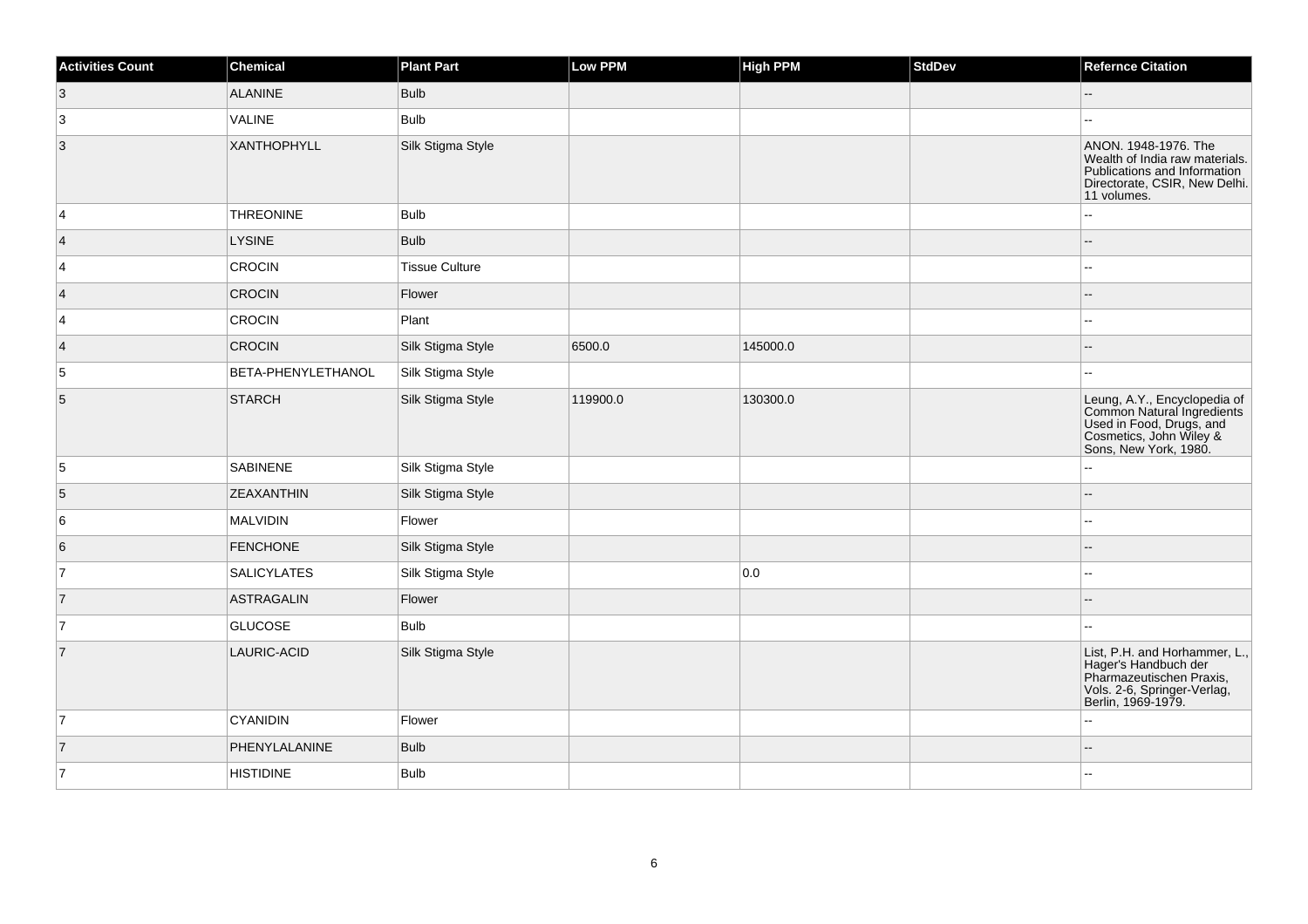| <b>Activities Count</b> | <b>Chemical</b>      | <b>Plant Part</b> | Low PPM | <b>High PPM</b> | <b>StdDev</b> | <b>Refernce Citation</b>                                                                                                                   |
|-------------------------|----------------------|-------------------|---------|-----------------|---------------|--------------------------------------------------------------------------------------------------------------------------------------------|
| 8                       | <b>GLUTAMIC-ACID</b> | <b>Bulb</b>       |         |                 |               | Щ.                                                                                                                                         |
| 8                       | <b>STEARIC-ACID</b>  | Silk Stigma Style |         |                 |               |                                                                                                                                            |
| 8                       | <b>FRUCTOSE</b>      | Silk Stigma Style |         |                 |               |                                                                                                                                            |
| 8                       | <b>TYROSINE</b>      | <b>Bulb</b>       |         |                 |               | ц,                                                                                                                                         |
| 9                       | <b>TERPINOLENE</b>   | Silk Stigma Style |         |                 |               |                                                                                                                                            |
| 9                       | DELPHINIDIN          | Flower            |         |                 |               | Abstract (See species file)                                                                                                                |
| 10                      | <b>CROCETIN</b>      | Silk Stigma Style |         |                 |               | ц,                                                                                                                                         |
| 11                      | GAMMA-TERPINENE      | Silk Stigma Style |         |                 |               |                                                                                                                                            |
| 12                      | PINENE               | Silk Stigma Style |         |                 |               | Leung, A.Y., Encyclopedia of<br>Common Natural Ingredients<br>Used in Food, Drugs, and<br>Cosmetics, John Wiley &<br>Sons, New York, 1980. |
| 12                      | <b>GLYCINE</b>       | <b>Bulb</b>       |         |                 |               |                                                                                                                                            |
| 12                      | <b>COPPER</b>        | Silk Stigma Style |         | 3.0             |               | USDA's Ag Handbook 8 and<br>sequelae)                                                                                                      |
| 13                      | ALPHA-TERPINENE      | Silk Stigma Style |         |                 |               | ż,                                                                                                                                         |
| 13                      | PALMITIC-ACID        | Silk Stigma Style |         |                 |               |                                                                                                                                            |
| 13                      | <b>BETA-PINENE</b>   | Silk Stigma Style |         |                 |               |                                                                                                                                            |
| 14                      | MANGANESE            | Silk Stigma Style |         | 284.0           | $1.0$         | USDA's Ag Handbook 8 and<br>sequelae)                                                                                                      |
| 14                      | ARGININE             | Bulb              |         |                 |               | --                                                                                                                                         |
| $15\,$                  | <b>RIBOFLAVIN</b>    | Silk Stigma Style | 56.0    | 138.0           | 1.0           |                                                                                                                                            |
| 15                      | FIBER                | Silk Stigma Style | 43800.0 | 48800.0         | $-1.0$        | ۵۵                                                                                                                                         |
| 15                      | <b>METHIONINE</b>    | <b>Bulb</b>       |         |                 |               |                                                                                                                                            |
| 16                      | <b>LYCOPENE</b>      | Silk Stigma Style |         |                 |               | --                                                                                                                                         |
| 16                      | P-CYMENE             | Silk Stigma Style |         |                 |               |                                                                                                                                            |
| 18                      | OLEIC-ACID           | Silk Stigma Style |         |                 |               |                                                                                                                                            |
| 23                      | TERPINEN-4-OL        | Silk Stigma Style |         | 265000.0        |               |                                                                                                                                            |
| 24                      | VITAMIN-B-1          | Silk Stigma Style | 0.53    | 4.0             |               | --                                                                                                                                         |
| 27                      | LINOLEIC-ACID        | Silk Stigma Style |         |                 |               |                                                                                                                                            |